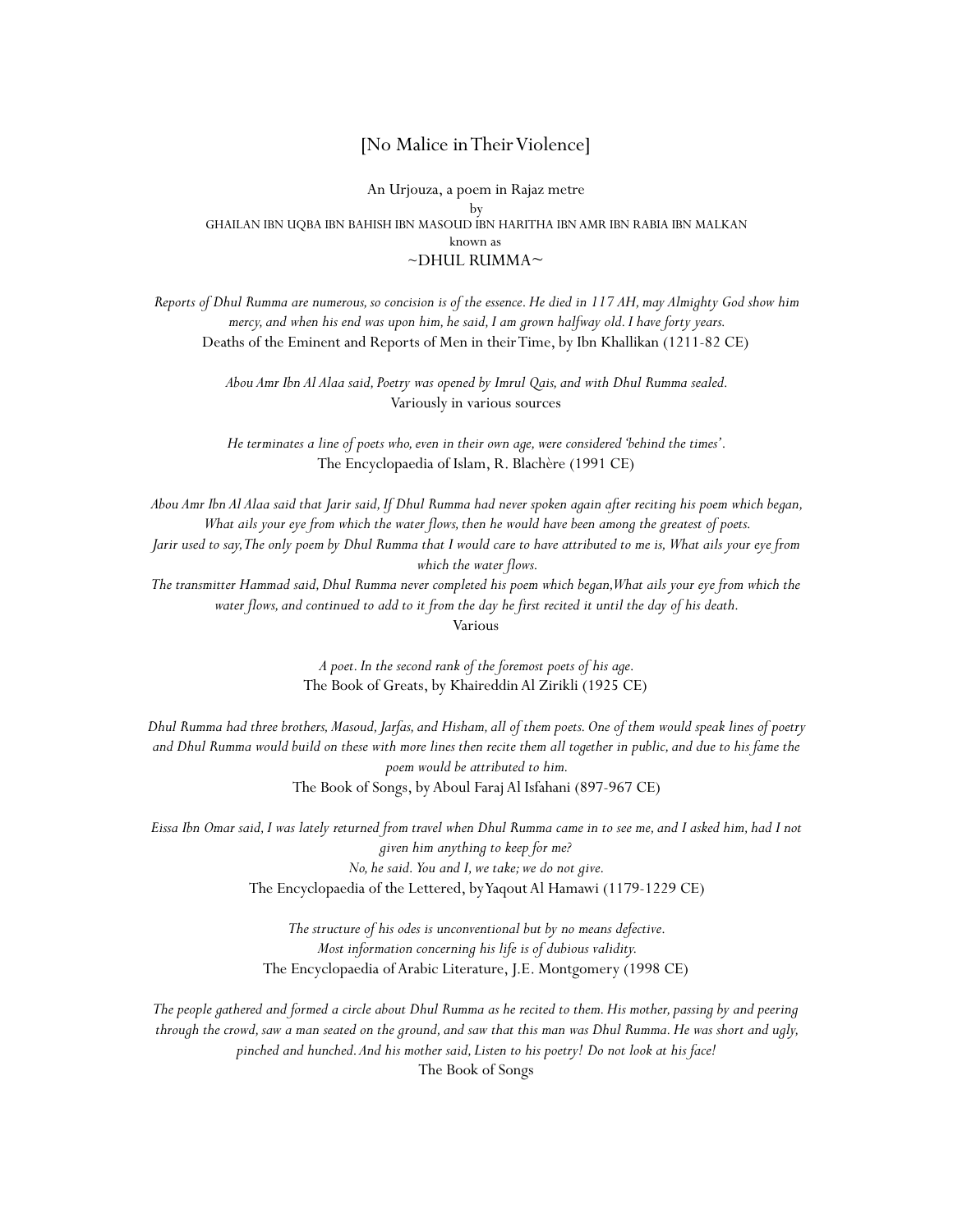What pricks your eyes about these traces which live out your absence faded like the tattoos on their arms between their jewels,

between

 the soft white slopes, the mound where all alight, the red earth round slim breaches where the waters pool beneath the ground,

and change

and change,

 in the recursion of the years, in night and day in alternation, in the pulse and wash of bruise-ripe clouds that tipping, ring their span pitch black below with heights white and immaculate,

 time being exchange, their residents for herds: cows bent to calves which to the white-backs—all long-tailed, stripe-leggèd, spotted bulls—they are as if most faithful.

Look to your heart, it murmurs love for lost time, can love bring tears from age like mine, green fodder's stock now thinning and summer mothers kicking feeding kids away, no malice in their violence, these the days

 the Pleiades begin their fade and neighbours rush to bear away, all parting a deconstellation,

## and array

 the camels, the red giants, the decaders with the bull necks and the sweat-washed napes, great links in one unvarying chain

## $\sim$ traces  $\sim$

That is, *atlaal*: the ruins of a campsite or a dwelling; what's left of where you've been.

 $\sim$  their arms / between their jewels  $\sim$ 

That is, the arms of the *hawaali*, the women in their silver.

"Dhul Rumma would come often to the cities, and had lived in Kufa and Basra. He was a leech. Ahmed Ibn Abdel Aziz said, Al Hassan Ibn Ali told me that Ibn Saeed Al Kindi had heard Ibn Ayyash say that someone who had known Dhul Rumma had told him Dhul Rumma was a scrounger who frequented weddings."

 $\sim$  and change / time being exchange  $\sim$ "It was once said to Dhul Rumma, You are the *raawiyat al raa'i*, the Keeper of the Shepherd's Poetry.

To which he answered, It is not so, but seeing as it is said, then I resemble such a poet only in this manner: A young man who falls in with a sheikh on the road, who keeps him company for a while down beaten paths, and then parts ways with him, walking on over mountain passes and through valleys, places the sheikh never set foot."

 $\sim$  love for lost time  $\sim$ 

"Dhul Rumma praised Kharqa Al Amariya's beauty, but not from love. Rather, it arose out of circumstance.

She had treated his eye for inflammation, and the inflammation being cured, he said to her, What would you like me to give you? Kharqa said, Ten lines of poetry, praising my beauty, that people might desire me when they hear I still possess something worthy of praise. And he did."

 $\sim$  all parting a / deconstellation  $\sim$ 

The image in the Arabic is not this line, but rather the following, which is a proverb: *Parting severs the strands that bind*.

"Dhul Rumma had a talent for imagery greater than any of the poets of Islam. It was said that the finest similist of the Jahiliya was Imrul Qais, and Islam's finest was Dhul Rumma."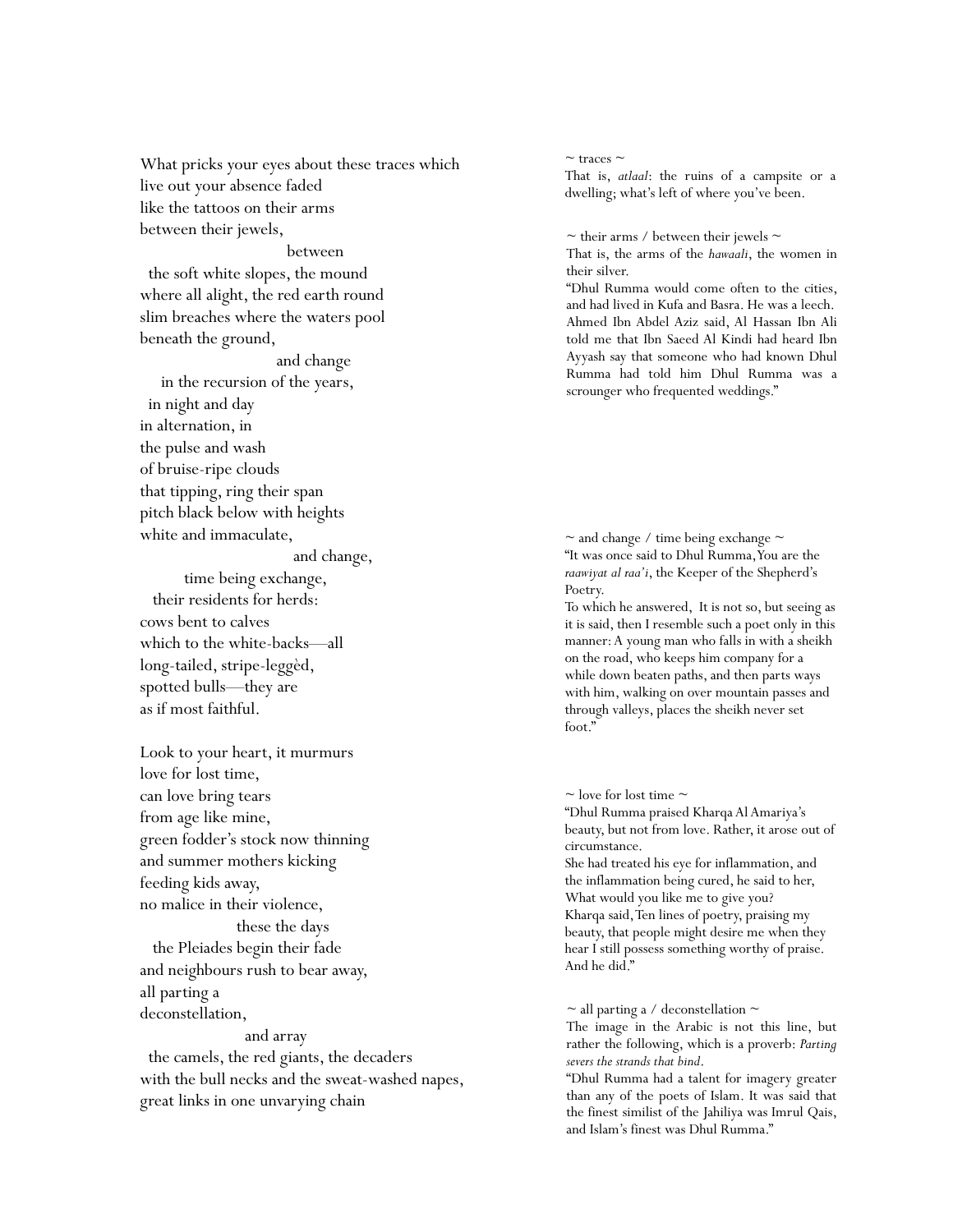of transport, they all rise to move away before I rise to move them, lazy with their burden, like the tall palms and the thorns of red acacia cage a whole soft crop of coddled limbs and rumps that shift like fine sands, thighs that meet both bent and straightened and from pendants in their ears down to their anklets stretch soft slopes girdled by yet more sands, see

## a flock,

 forms perfect unadorned, waists pinched and fatbacked, lumber out at sundown trampling hems of shawls and striped gowns, and in the chink of hard things in their hair, the seed pearls and the rich pearls and at O those jewelled throats you hear the shake and shift of senna in the north wind night.

A vast plain where mothers' sons are lost is dressed in mist, its peaks wrapped round as if by fine silk, there I crossed in company on camels, cows who shot and rolled to quit the nightmare flats with eyes sunk in, who joining speed to haste were nose-ring round, hips flexing down touched chests, and back, touched spines,

 were curling like the ragged robes of Yemen, each casting out on that dead ground a foetus, coated slick, alive enough to cry but not yet knit inside and dying,

 brows still bald, the ties that bound them broke untimely by

 $\sim$  the thorns / of red acacia cage  $\sim$ Camels bear the *hawdaj*, which is to say howdah; a bower of boughs.

 $\sim$  where / mothers' sons are lost  $\sim$ 

"Dhul Rumma once recited lines of poetry in which he referred to the rainless desert as *thi'labiyya,* Foxground, at which Halbas Al Assadi said to him, You describe the desert in terms such that your death must come by it."

 $\sim$  in company  $\sim$ 

That is, *azwaal*: brave and cheerful companions. "Al Muntaja Ibn Nahban said,

As Dhul Rumma lay dying, he said to us that he would not be one of those buried in the low ground, in a pit in obscurity.

But what are we to do for you? we said. We are here, in the sands of Al Dahnaa.

He asked us, How far are you from the dunes of Hawza? by which he meant two dunes that tower above the low desert around them.

We said, But how are we to dig you a grave in such sands, when they are heaped so high?

He said, Where then are there trees and clay to build, and branches?

We prayed over him down by the water, then we fetched cut boughs and clay on the back of rams, which climb better through sand than camels.

We made his tomb there, building it up from the boughs and clay, then lowered him into it."